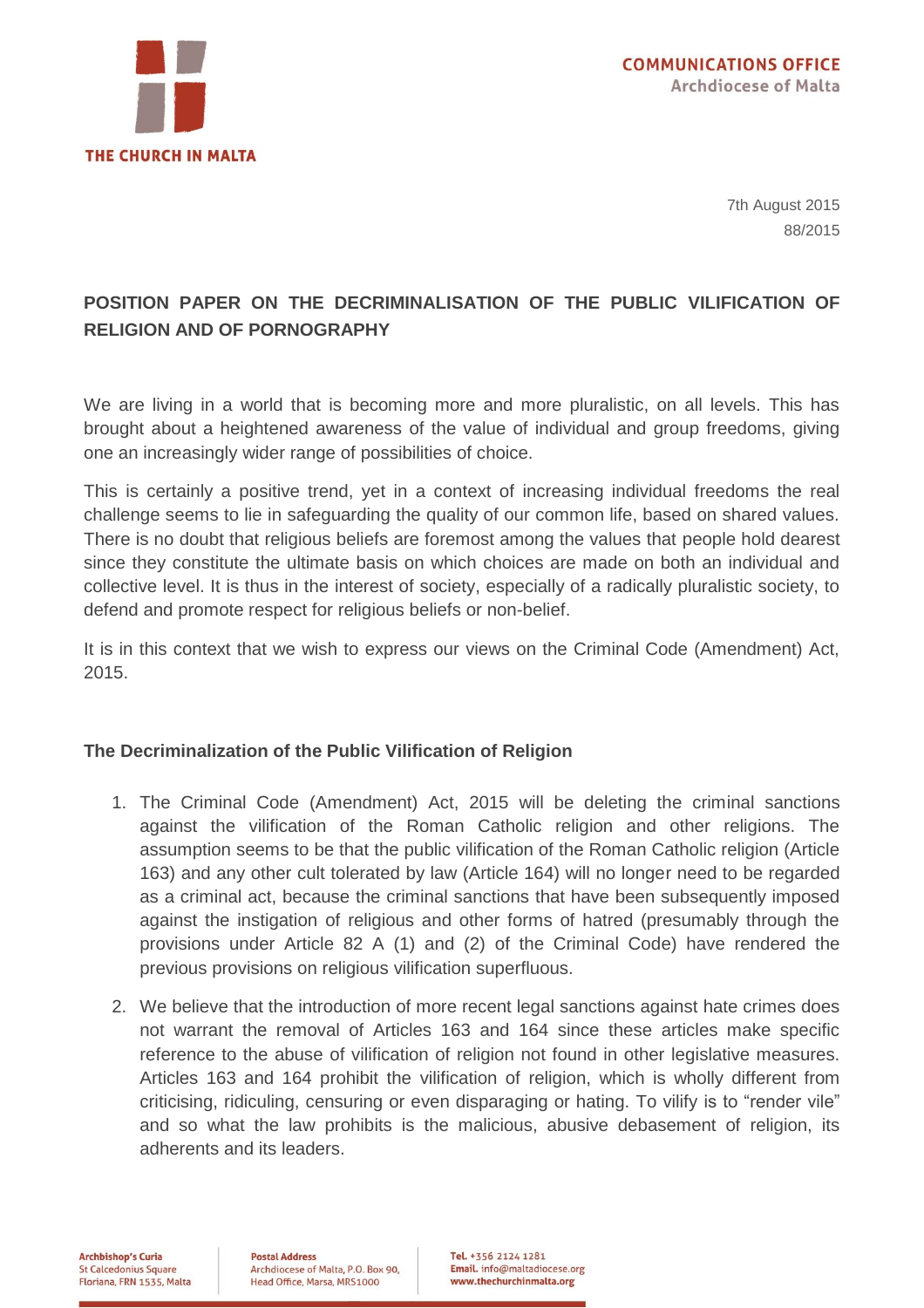

- 3. The prohibition of the incitement to religious and other forms of hatred is certainly essential for a truly democratic society where people can relate with each other in freedom and in peace, irrespective of their different backgrounds and beliefs. But a decent society should not allow anyone to vilify any other person or group for belonging to a particular religion or that religion itself. Incitement to religious hatred is one thing, religious vilification is another. The vilification of any religion is incompatible with any decent society.
- 4. One should note also that article 2 of the Constitution of Malta is not to be seen in isolation but as part of Chapter One which lays down the six most hallowed fundamental civic values. These are the Republican governance of Malta, the Religion of Malta, the National Flag, the National Anthem, the National Language and the Constitution itself. These values the Constitution considers equal and special and are to be governed by rules different from those which govern other subordinate values.
- 5. It is difficult to see, from a Constitutional point of view, how the State will now allow, by law, the vilification of one of the six fundamental values proclaimed by its own Constitution. The National Religion is on a par with the other five values. One cannot choose between them by requiring five to be treated with reverence and allowing the sixth to be subjected to vilification.
- 6. Articles 163 and 164 should, therefore, not be deleted. However, in view of the equal respect to be shown to everyone's right to freedom of conscience and religion, there should be no difference between the sanctions imposed on those vilifying the Roman Catholic religion and those vilifying any other religion or non-belief and this in line with recent pronouncements of other European constitutional courts.

## **The Decriminalisation of Pornography**

1. The Criminal Code (Amendment) Act, 2015 will be allowing under certain conditions the displaying of any pornographic material (i) in places to which the public have access only on payment and to which the public can only gain access by passing beyond an adequate warning notice (in this case minors are not admitted while the display is continuing); (ii) in the course of a television broadcasting service regulated by the Broadcasting Authority and within the meaning of the Broadcasting Act; (iii) in an art gallery or museum where reasonable precautions are taken for the protection of minors; (iv) in a film exhibition subject to the Cinema and Stage Age Classification Act and (v) in those instances where the display of pornographic material can serve the public good by being in the interest of science, literature, art or learning or other objects of general concern.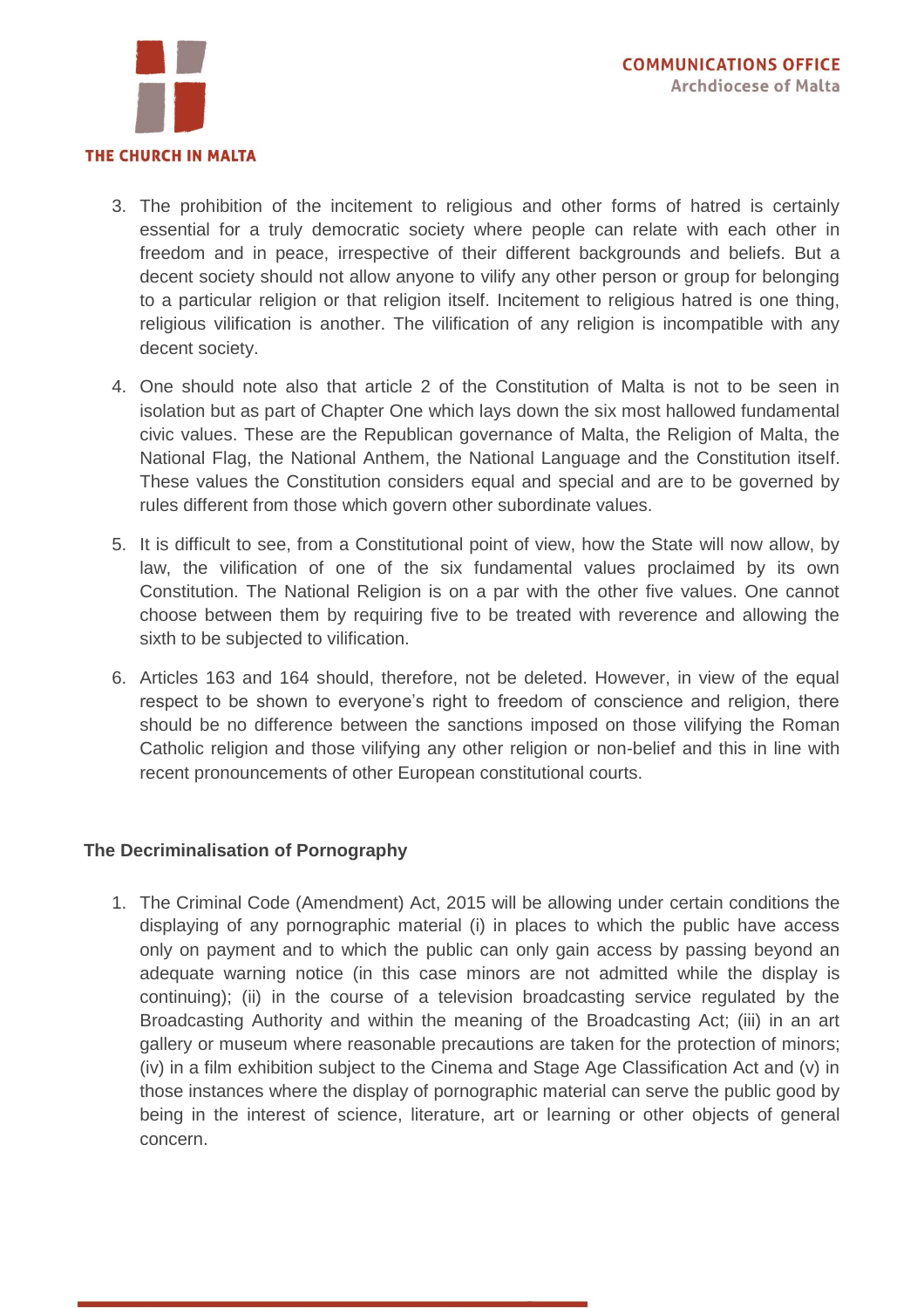

- 2. Once approved, these amendments will make it possible for any pornographic material to be displayed for a variety of purposes. It will be displayed not only in contexts that may be, perhaps loosely, described as 'artistic' or as being in the interest of science, literature, art or learning or any other objects of general concern. It will be displayed also for trading and purely profit-making purposes. This is altogether out of line with the objects and reasons of the Bill. The Bill states that the reason behind the amendment and the aim to be achieved is "to provide for the better implementation of the right to freedom of expression with regard to the striking of the necessary balance between the right of everyone to receive and impart information and ideas and the need to protect society and vulnerable persons in particular from certain forms of pornography and indecency." The intent of the legal reform concerning the decriminalisation of pornography is presumably to maximize individual freedom of expression or the right to exercise full control over one's preferences in sexual entertainment and gratification. It is claimed that adults must be treated as adults and for this reason their freedom to engage in diverse forms of sexual gratification must be legalised and regulated.
- 3. We cannot see this provision as a step forward. An individualistic interpretation of human rights is, unfortunately, detaching human rights from those values that together create "a culture of dignity". A society that maximises individual freedom of choice in sexual matters risks falling prey to market forces where profit, rather than human dignity, dictates what should or should not be done. The commercialization of the human body is always harmful to the dignity of the human person, even when this occurs with one's own consent. Sex and sexuality are more than just gratification and pleasure but they are a gift and an invitation for self-giving and for an interpersonal relationship with others. Sexual leisure economy and the sex industry transform these human values into a commodity, lust in exchange of profit. Moreover, the exploitation of vulnerable people and the fostering of out-dated attitudes that instrumentalise particular groups of individuals are demeaning to human dignity and it should be the state's duty to prevent such debasement of human dignity.
- 4. For instance, the licensing of sex shops has nothing to do with the "freedom of expression" or the right "to receive and impart information". It is simply part of the sex industry and trade. Unfortunately, pornographic material and paraphernalia is already very easily available online. It hardly seems wise to promote further this very lucrative, but essentially exploitative, industry. By doing so, we would certainly be sending the message that money and profit are more important than human well-being.
- 5. Even from a purely constitutional point of view, one should ask how this proposed change fits into what the Constitution of Malta expressly establishes on "public morality or decency" (see Articles 38, 40, 41, 42) and what the European Convention on Human Rights (which Malta has ratified as binding under international law and incorporated as enforceable in domestic law) establishes on "morals" (see Articles 8, 9, 10, 11). The safeguard of public morality, decency or morals is so fundamental in these supreme